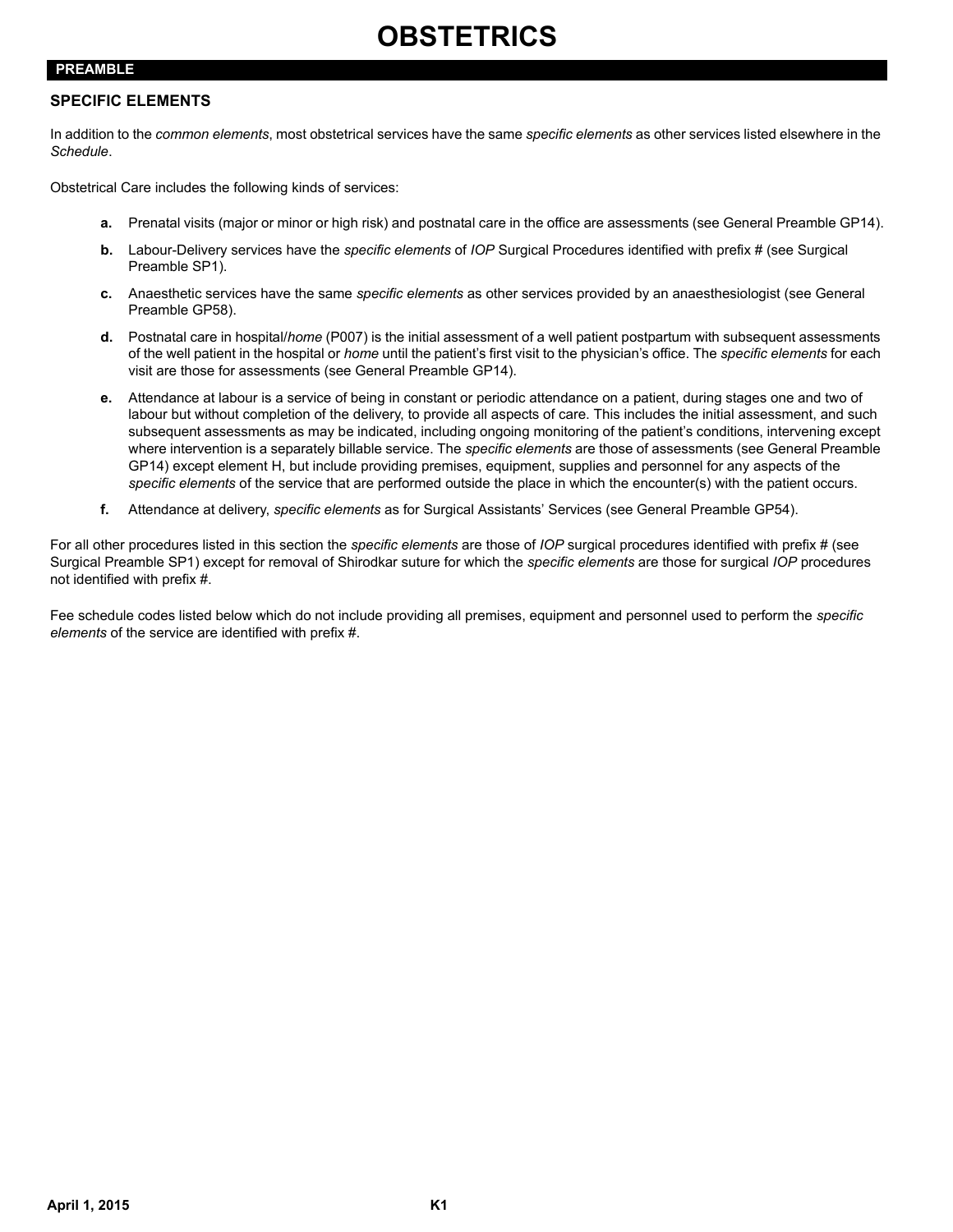## **PREAMBLE**

## **OTHER TERMS AND DEFINITIONS**

**1.** A prenatal major assessment includes a full history, and an examination of all parts or systems (and *may include* a detailed examination of one or more parts or systems), an appropriate record and advice to the patient. All other prenatal visits include the necessary history, examination, appropriate record and advice to the patient. All prenatal visits (major and minor and high risk) include pregnancy-related counselling as a form of providing advice to the patient or the *patient's representative*.

A prenatal general assessment is payable after another general assessment only if the reason for the first assessment does not pertain to the establishment of the antenatal care.

Normal (uncomplicated) prenatal care includes a prenatal general assessment visit, then monthly visits to 28 weeks, followed by visits every 2nd *week* to 36 weeks, then weekly visits until delivery. However, complicated pregnancies may require additional visits. Labour, delivery and postpartum care are listed separately.

- **2.** If an uncomplicated obstetrical patient is transferred from one physician to another physician for obstetrical care, the appropriate assessment benefit may be claimed by the second physician, followed by prenatal visits. This statement does not apply to physicians substituting for each other or when the second physician sees the patient for the first time in labour. If the obstetrical patient is referred to a consultant for obstetrical care because of the complexity, obscurity or seriousness of the case, the consultant may claim a consultation in addition to the prenatal visits.
- **3.** Illnesses resulting from or associated with pregnancy or false labour requiring added *home* or hospital visits, shall be claimed on a per visit basis.
- **4.** When a pregnant patient visits her physician for a condition unrelated to her pregnancy and apart from her routine scheduled prenatal visits, the physician may claim the appropriate assessment.
- **5.** Fee schedule codes in this section are subject to the provisions of the Surgical Preamble where applicable.
- **6.** An assessment is payable for illness resulting from, or associated with, pregnancy or false labour even if the patient progresses to delivery within the next two days. This does not apply to patients who are assessed in the first stage of labour and admitted, or are transferred, to the delivery room from the antenatal floor in labour.
- **7.** The listings under the heading Referred Services may be claimed by the consultant physician in addition to the appropriate consultation or visit fee. They may not be claimed by physicians providing obstetrical care to their own patients.
- **8.** If a consultant is requested by another physician to perform a surgical induction of labour, or emergency removal of a Shirodkar suture (except at delivery) assuming someone else has inserted the suture, the consultant should claim a consultation fee for this(these) service(s).
- **9.** Medical induction or stimulation of labour may be claimed once per pregnancy by any one physician and only when carried out for a recognized obstetrical complication(s). The fee listed is applicable regardless of the time spent by the physician, therefore, detention may not be claimed.
- **10.** The listings for "Attendance at labour and delivery" and for "Attendance of obstetric consultant(s) at delivery" may not be claimed by any physician when a patient is transferred to a second physician for normal obstetrical care.
- **11.** Ordinary immediate care of the *newborn* is included in the labour-delivery fee and when the service is rendered by the anaesthetist, it is included in the anaesthetic benefit. A life threatening emergency situation requiring active resuscitation of the *newborn* provided by any physician may be claimed under codes G521, G522, G523. When indicated, endotracheal intubation and tracheo-bronchial toilet should be billed under G211 and not as G521, G522, G523.
- **12.** When an obstetrician routinely transfers all *newborn*s to another physician, the latter may not claim a consultation for these transferals. If the baby is well, the physician should claim *newborn* care in hospital plus attendance at maternal delivery (H007/ H267) if this service is provided. If the baby is sick, the physician may claim a general assessment and attendance at maternal delivery (H007/H267) if this service is provided plus daily visits for as long as his/her services are required.
- **13.** If an obstetrician who normally cares for *newborn*s him/herself or transfers the care of newborns to a family physician, refers a *newborn* to a paediatrician because of the complexity, obscurity or seriousness of the case, the latter may claim for this service according to the following guidelines:
	- **a.** If attendance at maternal delivery is provided, C263 may be claimed in addition to H267 if a general assessment of the baby is carried out. A postnatal consultation of the baby, (C265) may not be claimed in addition to attendance at maternal delivery (H267).
	- **b.** If attendance at maternal delivery (H267) is not provided, a postnatal consultation (C265) may be claimed, if rendered, whether or not a prenatal consultation has already been claimed.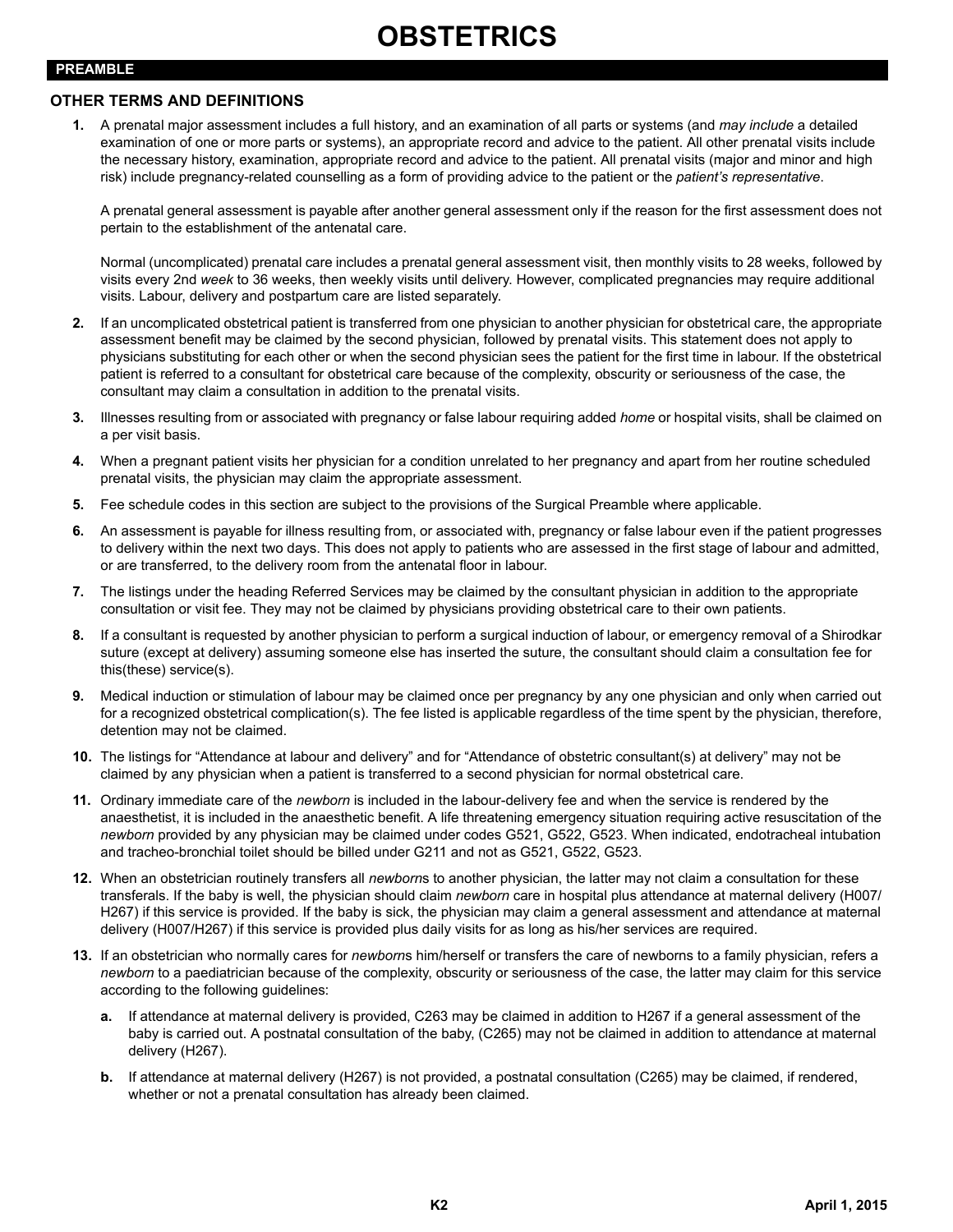## **PREAMBLE**

- **14.** Physicians may claim for assisted breech delivery (P020) when the service includes spontaneous delivery to the umbilicus, with extraction of the shoulders, arms and head.
- **15.** See General Preamble GP65 for After Hours Premiums.
- **16.** If claims are being submitted in coded form, the obstetrician should add the suffix "A" to the listed procedural code, the assistant should add the suffix "B" to the listed procedural code, and the anaesthetist should add the suffix "C" to the listed procedural code.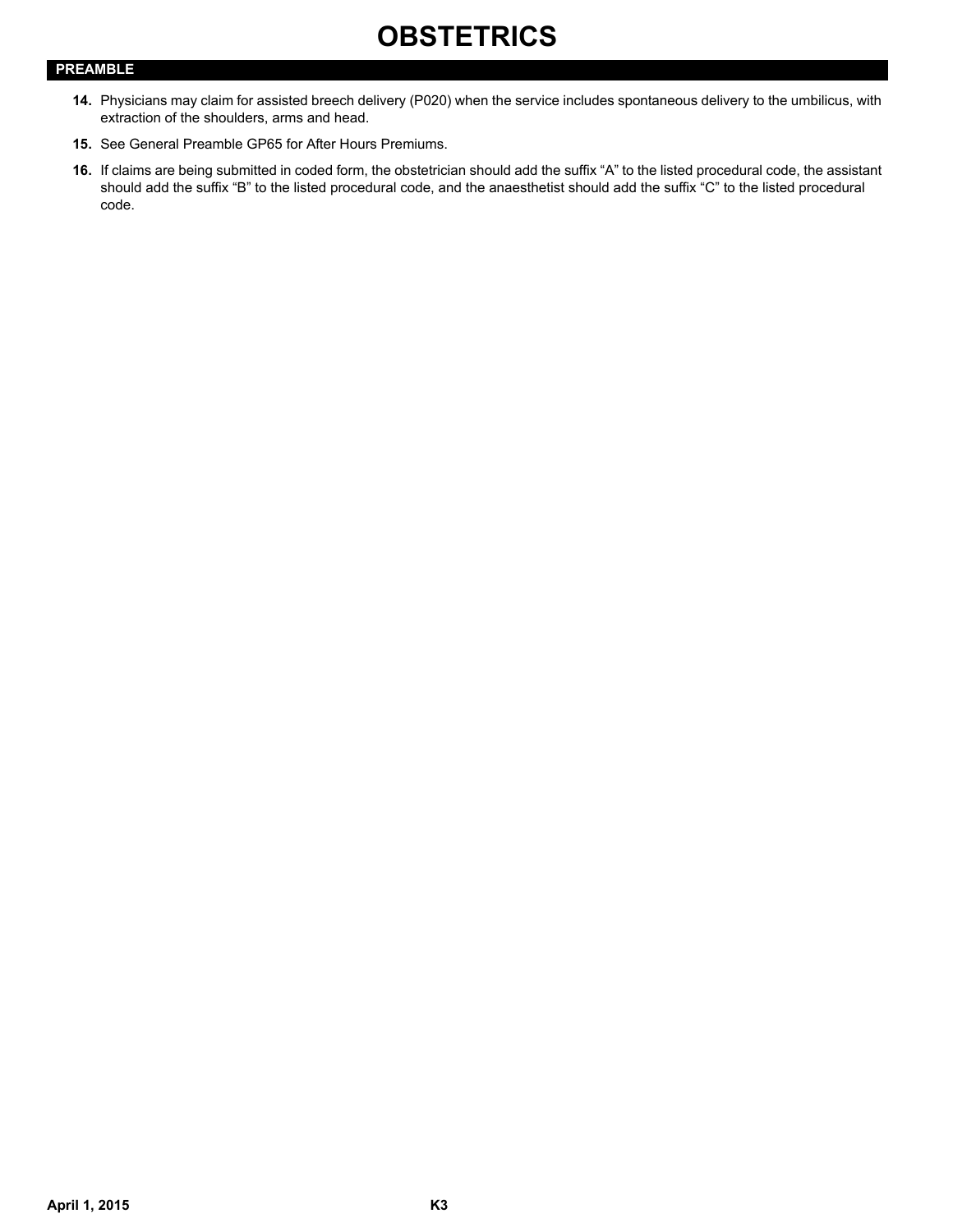|      | <b>PRENATAL CARE</b>                                                                                                                                                                                                                                                                                                                                                                                                                                                                 |                             |
|------|--------------------------------------------------------------------------------------------------------------------------------------------------------------------------------------------------------------------------------------------------------------------------------------------------------------------------------------------------------------------------------------------------------------------------------------------------------------------------------------|-----------------------------|
|      |                                                                                                                                                                                                                                                                                                                                                                                                                                                                                      | <b>Surg</b><br>Anae<br>Asst |
| P003 |                                                                                                                                                                                                                                                                                                                                                                                                                                                                                      | 77.20                       |
|      | Antenatal preventative health assessment                                                                                                                                                                                                                                                                                                                                                                                                                                             |                             |
|      | The service rendered by the most responsible physician for conducting the initial review of antenatal risk. The review must<br>examine all current psychosocial, genetic and medical issues affecting antenatal risk and must be documented in writing in the<br>patient's permanent medical record. Maximum once per pregnancy. P005 rendered same patient same day same physician as<br>any other consultation or visit except P003 and P004 is an insured service payable at nil. |                             |
| P005 |                                                                                                                                                                                                                                                                                                                                                                                                                                                                                      | 45.15                       |
| P004 |                                                                                                                                                                                                                                                                                                                                                                                                                                                                                      | 33.70                       |
|      | High risk prenatal assessment                                                                                                                                                                                                                                                                                                                                                                                                                                                        |                             |
|      | A high risk prenatal assessment is an assessment by a maternal-fetal medicine specialist requiring a minimum of 20 minutes in<br>direct contact with the patient for the management of a documented significant maternal and/or fetal risk factor(s) where the<br>mother and/or fetus are at significant risk for serious complications during the pregnancy.                                                                                                                        |                             |
| P002 |                                                                                                                                                                                                                                                                                                                                                                                                                                                                                      | 74.70                       |
|      | <b>Medical record requirements:</b><br>The service is eligible for payment only if start and stop times of the service are recorded in the patient's permanent medical<br>record.                                                                                                                                                                                                                                                                                                    |                             |
|      | Medical management of early pregnancy - initial service                                                                                                                                                                                                                                                                                                                                                                                                                              |                             |
|      | Medical management of early pregnancy - initial service when a physician renders an initial assessment and administration of<br>cytotoxic medication(s) for the termination of early pregnancy or missed abortion. The cost of the drug(s) is not included in the<br>fee for the service.                                                                                                                                                                                            |                             |
| A920 |                                                                                                                                                                                                                                                                                                                                                                                                                                                                                      | 161.15                      |
|      | <b>Payment rules:</b><br>Services described as consultations, assessments or counselling (and those procedures that are generally accepted<br>components of this service) are not eligible for payment when rendered the same day to the same patient by the same<br>physician as A920.                                                                                                                                                                                              |                             |
|      | Medical management of ectopic pregnancy - initial service                                                                                                                                                                                                                                                                                                                                                                                                                            |                             |
|      | Medical Management of ectopic pregnancy – initial service when a physician renders an initial assessment and administration<br>of cytotoxic medication(s) for the termination of an ectopic pregnancy. The cost of the drug(s) is not included in the fee for the<br>service.                                                                                                                                                                                                        |                             |
| A922 |                                                                                                                                                                                                                                                                                                                                                                                                                                                                                      | 207.80                      |
|      | <b>Payment rules:</b><br>Services described as consultations, assessments or counselling (and those procedures that are generally accepted<br>components of this service) are not eligible for payment when rendered the same day to the same patient by the same<br>physician as A922.                                                                                                                                                                                              |                             |
|      | [Commentary:<br>As with all insured services, A920 and A922 must be provided in accordance with professional standards - such as those<br>published by the Society of Obstetricians and Gynaecologists of Canada.]                                                                                                                                                                                                                                                                   |                             |
|      |                                                                                                                                                                                                                                                                                                                                                                                                                                                                                      |                             |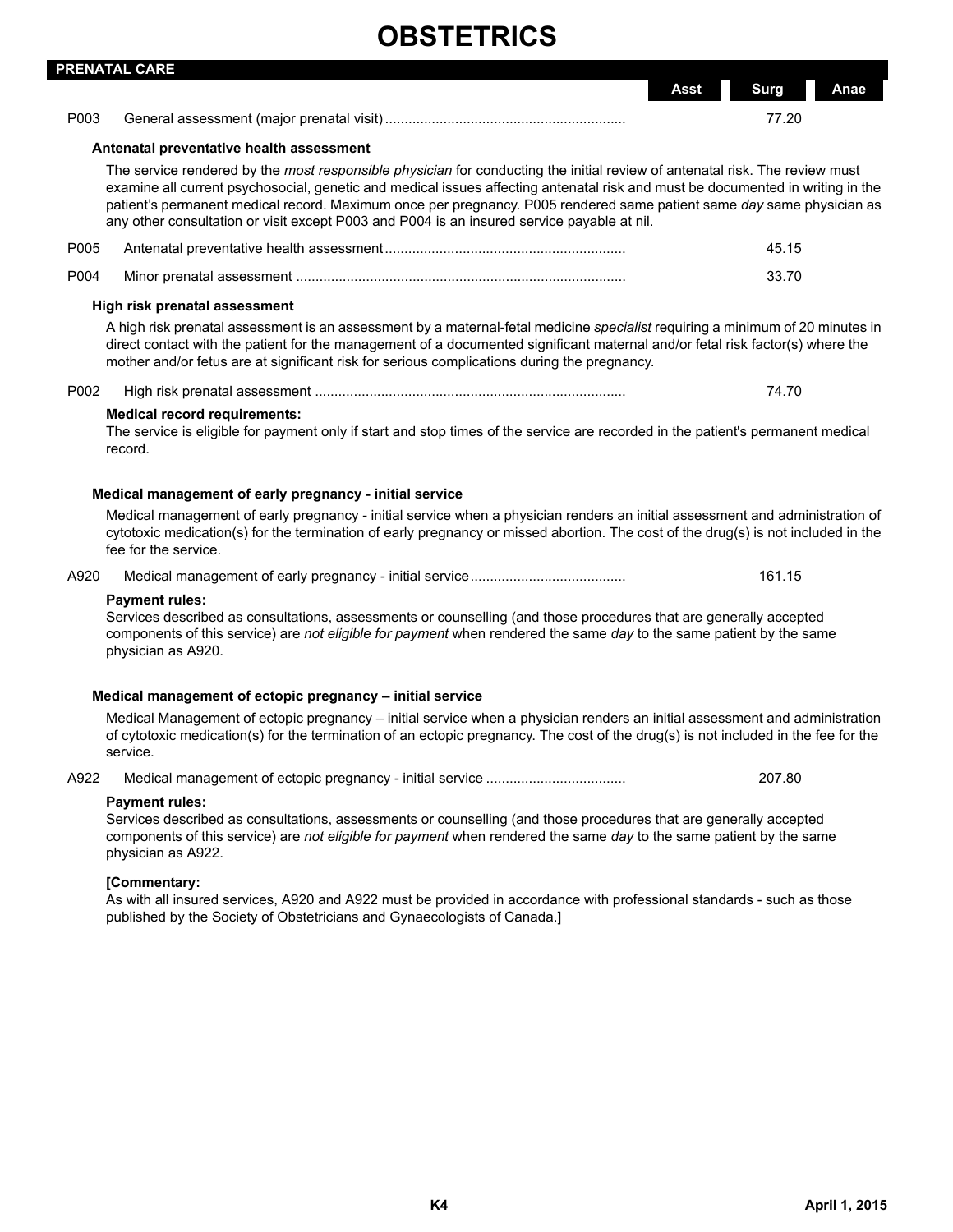|      | PRENATAL CARE                                                                                                                                                                                                                                                                                                                    |             |        |      |
|------|----------------------------------------------------------------------------------------------------------------------------------------------------------------------------------------------------------------------------------------------------------------------------------------------------------------------------------|-------------|--------|------|
|      |                                                                                                                                                                                                                                                                                                                                  | <b>Asst</b> | Surg   | Anae |
|      | Medical management of early or ectopic pregnancy - follow-up visit                                                                                                                                                                                                                                                               |             |        |      |
|      | Medical management of early or ectopic pregnancy - follow-up visit is for a visit that is a follow-up of A920 or A922, whether<br>rendered by the same physician who rendered the A920 or A922 service or by another physician.                                                                                                  |             |        |      |
| A921 | Medical management of early or ectopic pregnancy - follow-up visit                                                                                                                                                                                                                                                               |             | 33.70  |      |
|      | <b>Payment rules:</b><br>1. Services described as consultations, assessments or counselling (and those procedures that are generally accepted<br>components of this service) are not eligible for payment when rendered the same day to the same patient by the same<br>physician as A921.                                       |             |        |      |
|      | 2. A921 is limited to two per patient per pregnancy. Services in excess of this limit will be adjusted to another assessment fee.                                                                                                                                                                                                |             |        |      |
| P001 | Medical management of non-viable fetus or intra-uterine fetal demise between 14                                                                                                                                                                                                                                                  |             | 399.00 |      |
|      | <b>Payment rules:</b><br>1. P001 is only eligible for payment if the length of gestation is confirmed by ultrasound.                                                                                                                                                                                                             |             |        |      |
|      | 2. Services described as consultations, assessments or counselling (and those procedures that are generally accepted<br>components of this service, including cervical ripening and oxytocin infusion if rendered) are not eligible for payment when<br>rendered the same day to the same patient by the same physician as P001. |             |        |      |

**3.** Z774 is eligible for payment in addition to P001 if uterine curettage is required for postpartum hemorrhage due to retained products.

## **[Commentary:**

P001 is only payable for the active medical management of the patient. It is not payable when the fetus delivers spontaneously prior to initiating intervention.]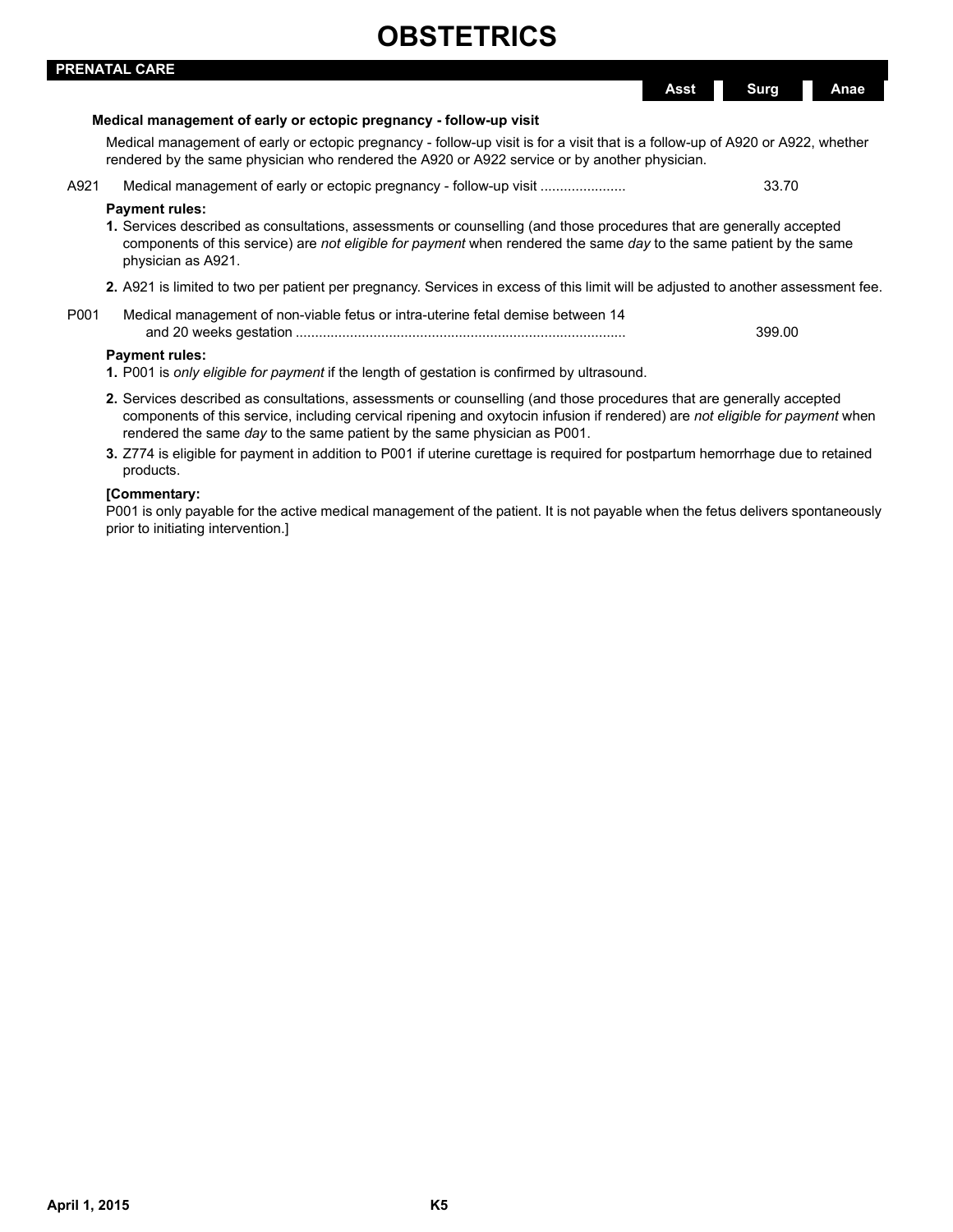|                  | <b>LADOUN - DLLIVENT</b>                                                                                                                                                                                                                                            | Asst | <b>Surg</b> | Anae |
|------------------|---------------------------------------------------------------------------------------------------------------------------------------------------------------------------------------------------------------------------------------------------------------------|------|-------------|------|
| # P006           |                                                                                                                                                                                                                                                                     |      | 498.70      |      |
| # P020<br># E502 | Operative delivery, i.e. mid-cavity extraction or assisted breech delivery<br>- vaginal birth after caesarean section (VBAC) whether successful or                                                                                                                  |      | 535.60      | 6    |
|                  |                                                                                                                                                                                                                                                                     |      | 51.00       |      |
|                  | [Commentary:<br>P006 and P020 include the repair of a tear or episiotomy extension, first or second degree, when rendered.                                                                                                                                          |      |             |      |
| # P018           |                                                                                                                                                                                                                                                                     | 6    | 579.80      |      |
| # P041           |                                                                                                                                                                                                                                                                     | 6    | 609.20      |      |
| # P042           |                                                                                                                                                                                                                                                                     | 8    | 837.25      | 8    |
| # E500           | - for the third and each subsequent delivery, subject to the payment rules set out<br>below, for each additional delivery, to P006, P018, P020, P041 or                                                                                                             |      |             |      |
|                  |                                                                                                                                                                                                                                                                     |      | 148.60      |      |
| # E499           | - for the second caesarian delivery, subject to the payment rules set out below,                                                                                                                                                                                    |      | 397.75      |      |
|                  | <b>Payment rules:</b>                                                                                                                                                                                                                                               |      |             |      |
|                  | 1. For vaginal deliveries of two or more infants, P006 or P020 as appropriate is eligible for payment for the first delivery, in<br>addition to 85% of P006 or P020 as appropriate for the second delivery, and E500 for the third and each subsequent<br>delivery. |      |             |      |
|                  | 2. For vaginal delivery of the first <i>infant</i> followed by caesarean section, one of P018, P041 or P042 as appropriate is eligible for                                                                                                                          |      |             |      |

payment, in addition to 85% of P006 or P020 as appropriate, and E500 for the third and each subsequent delivery. **3.** For multiple deliveries by caesarean section only (*with or without* trial of labour), one of P018, P041 or P042 as appropriate

is eligible for payment, in addition to E499 for the second delivery and E500 for the third and each subsequent delivery.

**4.** Despite payment rules above, for spontaneous vaginal deliveries between 20 and 23 weeks gestational age, only P006 is eligible for payment, regardless of the number of fetuses delivered.

- **5.** Despite payment rules above, for multiple deliveries by caesarean section only between 20 and 23 weeks gestational age, only one of P018, P041 or P042 as appropriate is eligible for payment, in addition to E499 for the second delivery. E500 is *not eligible for payment* for the third or subsequent deliveries.
- **6.** For delivery of one or more fetuses known to be stillborn in addition to delivery of one or more live fetuses, only the delivery of live fetuses is eligible for payment in accordance with the payment rules above. If all fetuses are known to be stillborn, only one of P006, P018, P020, P041 or P042 as appropriate, is eligible for payment.

### **Attendance at labour**

**LABOUR - DELIVERY**

| P038 |                                                                                                                                                                                                                                                                                                                             | 211.20 |
|------|-----------------------------------------------------------------------------------------------------------------------------------------------------------------------------------------------------------------------------------------------------------------------------------------------------------------------------|--------|
|      | Attendance at labour and delivery<br>Payable to a physician other than an obstetric consultant for attending labour and delivery when the physician either assists at<br>vaginal delivery or surgery, gives anaesthetic at a caesarean section or operative delivery, or resuscitates the newborn.                          |        |
| P009 | Note:<br>Anaesthesia or Assistant units are not eligible for payment when the same physician claims P009 on the same patient.                                                                                                                                                                                               | 498.70 |
|      | [Commentary:<br>See Obstetrics Preamble p. K1, paragragh "e" for the services included in attendance at labour. P009 or P038 is not payable if<br>any of these component services of attendance at labour are not rendered.                                                                                                 |        |
| P010 | Note:<br>Amount payable for attendance of a physician other than an obstetric consultant at only delivery is nil.                                                                                                                                                                                                           | 211.20 |
|      | Special visit for first obstetrical delivery with sacrifice of office hours<br>Payable in addition to first obstetric delivery in calendar day. Maximum of one per physician per calendar day. See General<br>Preamble GP44 for definition of special visit.                                                                |        |
| C989 | - special visit for first obstetrical delivery with sacrifice of office hours  add<br>Sole delivery premium<br>Payable in addition to labour and delivery fees P006A, P009A, E414, P018A, P020A, P038A or P041A if sole delivery in<br>calendar day, to maximum of 25 sole delivery premiums per physician per fiscal year. | 76.40  |
| E411 |                                                                                                                                                                                                                                                                                                                             |        |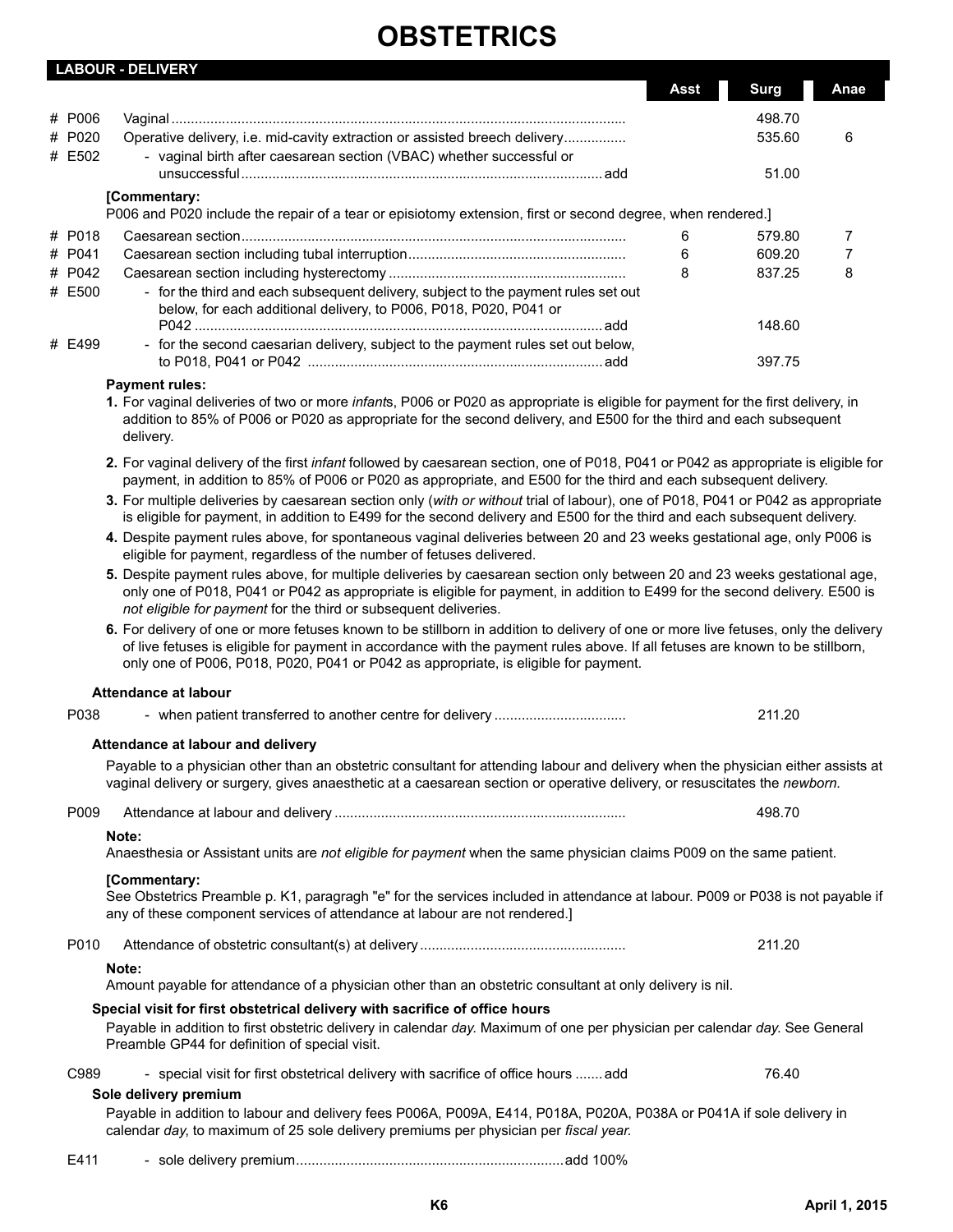## **LABOUR - DELIVERY**

### **High risk obstetrical premium**

Payable in addition to labour and delivery procedures when at least one of the following conditions are present: fetal prematurity (<32 weeks gestational age), severe pregnancy induced hypertension, intrauterine growth retardation (IUGR) less than 10th percentile, or significant placental insufficiency as demonstrated by absent umbilical vessel flow or reverse systolic/ diastolic (S/D) ratio.

| # E414 |                                                                                      | 62.05  |   |
|--------|--------------------------------------------------------------------------------------|--------|---|
| # P045 | Repair of third degree tear or episiotomy extension, must include repair of perianal | 82.15  | 6 |
| # P046 | Repair of fourth degree tear or episiotomy extension, must include repair of rectal  | 200.00 | 6 |
|        |                                                                                      |        |   |

#### **Note:**

- **1.** Repair of a tear or episiotomy extension that does not extend into the perianal sphincter (third degree) is included in the labour and delivery fee (P006 and P020) and does not constitute P045 or P046.
- **2.** Repair of the superficial transverse perineal muscle constitutes a repair of a second degree tear or episiotomy extension and does not constitute P045 or P046.

### **Claims submission instructions:**

Claims for P046 submitted by a provider with a specialty other than Obstetrics and Gynecology (20) must be submitted for manual review.

| # Z774            | Postpartum haemorrhage - exploration of vagina and cervix, uterine curettage | 93.80 | 6 |
|-------------------|------------------------------------------------------------------------------|-------|---|
| P <sub>00</sub> 7 |                                                                              | 55.15 |   |
| P008              |                                                                              | 33.70 |   |

## **REFERRED SERVICES - WHEN ONLY SERVICES(S) RENDERED**

#### **Repair of laceration**

| # P036 | - vaginal  | 54 40 |  |
|--------|------------|-------|--|
| # P039 | - cervical | 54 40 |  |
| # P029 |            | 54 40 |  |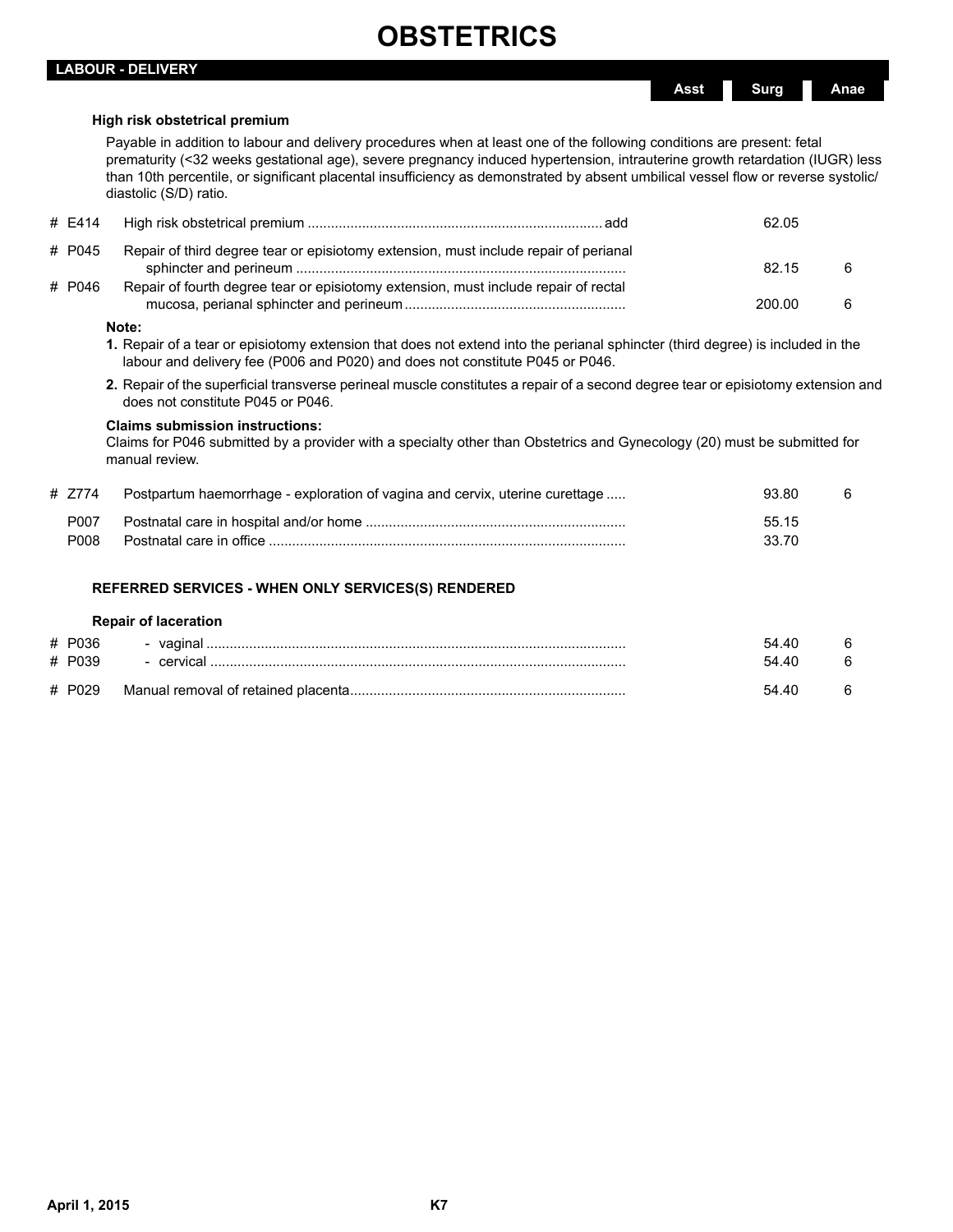|         | <b>OBSTETRICAL ANAESTHESIA</b>                                                     |      |       |      |
|---------|------------------------------------------------------------------------------------|------|-------|------|
|         |                                                                                    | Assi | Sura  | Anae |
| # P013  |                                                                                    |      |       | 6    |
|         | Continuous conduction anaesthesia - see General Preamble GP60                      |      |       |      |
| # P014C |                                                                                    |      |       | 6    |
| # E111A |                                                                                    |      | 50.00 |      |
| # P016C | - maintenance of obstetrical epidural anaesthesia (one unit for each 1/2 hour to a |      |       |      |
|         |                                                                                    |      |       |      |
| # E100C |                                                                                    |      |       |      |
|         |                                                                                    |      |       |      |

## **Payment rules:**

**1.** Anaesthesia extra units listed on GP61 are *not eligible for payment* with P014C except for E010C, E022C and E017C.

- **2.** G222, Z804 or Z805 are *not eligible for payment* with P014C or P016C.
- **3.** Anaesthesia extra units listed on GP61 are *not eligible for payment* with P016C or E100C.

### **[Commentary:**

Anaesthesia extra units listed on GP61 and G222 are eligible for payment with other C-suffix anaesthesia service rendered the same *day* as P014C/P016C/E100C, unless otherwise listed.]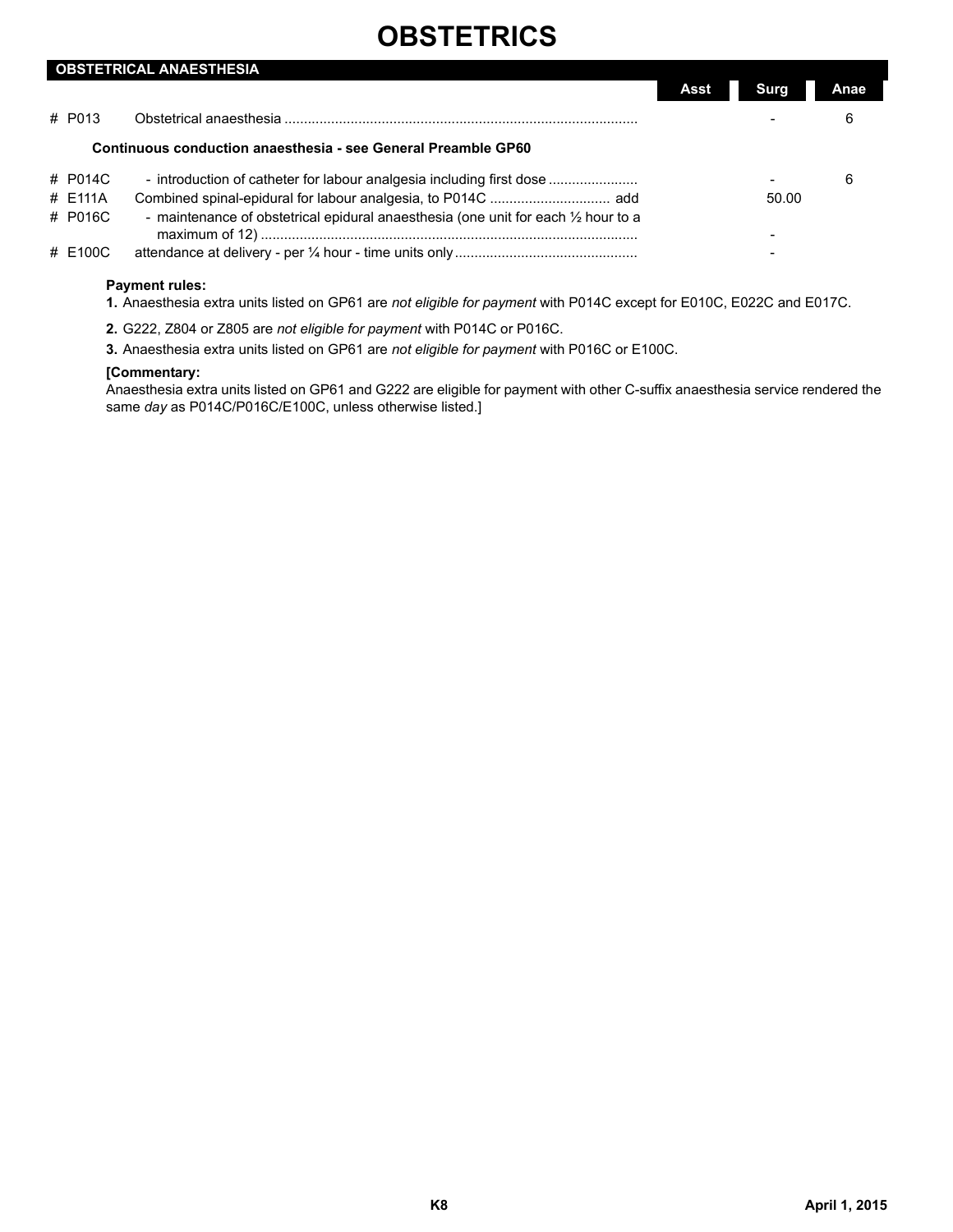|        |              | <b>HIGH RISK PREGNANCIES</b>                                                                                                                                                                                                                                                                                 |                                    |
|--------|--------------|--------------------------------------------------------------------------------------------------------------------------------------------------------------------------------------------------------------------------------------------------------------------------------------------------------------|------------------------------------|
|        |              |                                                                                                                                                                                                                                                                                                              | <b>Surg</b><br><b>Asst</b><br>Anae |
| #      | 7776         |                                                                                                                                                                                                                                                                                                              | 40.80                              |
|        | # Z773       | Fetoscopy (may include fetal blood sample, cell harvest or amniocentesis or                                                                                                                                                                                                                                  | 165.40                             |
|        | # Z734       | Double set up examination to rule out placenta previa, or trial of forceps - failed                                                                                                                                                                                                                          | 58.00                              |
|        | # P030       | Cervical ripening using topical, oral or mechanical agents, maximum once per                                                                                                                                                                                                                                 | 58.60                              |
|        | # P023       | Cervical ripening rendered to same patient same day by same physician as a consultation or visit is an insured service payable<br>at nil.                                                                                                                                                                    | 67.75                              |
|        |              | Note:<br>See Obstetrics preamble #9.                                                                                                                                                                                                                                                                         |                                    |
|        |              | Non stress test                                                                                                                                                                                                                                                                                              |                                    |
|        |              | Payable only for high risk pregnancies - must include interpretation of trace, discussion with patient and providing a written<br>report to be retained in the patient's permanent medical record and may include application of the fetal monitor and data<br>acquisition. Maximum one per patient per day. |                                    |
| #<br># | P025<br>Z721 | Pharmacological suppression of premature labour by I.V. therapy to be claimed once                                                                                                                                                                                                                           | 9.65                               |

| # 7721     | Pharmacological suppression of premature labour by I.V. therapy to be claimed once                                                  |   | 67.75     |   |
|------------|-------------------------------------------------------------------------------------------------------------------------------------|---|-----------|---|
| # Z775     | Pharmacological management of P.I.H. and toxemia by I.V therapy to be billed once                                                   |   | 67.75     |   |
| # Z778     |                                                                                                                                     |   | 102.00    |   |
| # Z779     |                                                                                                                                     |   | 153.00    |   |
| # P031     |                                                                                                                                     | 6 | 145.10    | 6 |
| # P032     | Emergency cervical cerclage when the external os is open to 2 cm or more and the                                                    |   |           |   |
|            |                                                                                                                                     | 6 | 250.00    | 6 |
|            | [Commentary:<br>If the criteria for cervical cerclage listed under the definition of P032 are not met,<br>submit claims using P031. |   |           |   |
| <b>UVC</b> |                                                                                                                                     |   | visit.fee |   |
| # P034     |                                                                                                                                     |   | 125.75    | 6 |
| # 7777     | Breech presentation - external cephalic version with or without tocolysis - to be                                                   |   |           |   |
|            |                                                                                                                                     |   | 60.35     |   |

**Note:**

Listings for ectopic pregnancy, hysterotomy, abortion and postpartum tubal interruption are listed under the Female Genital System - Corpus Uteri.